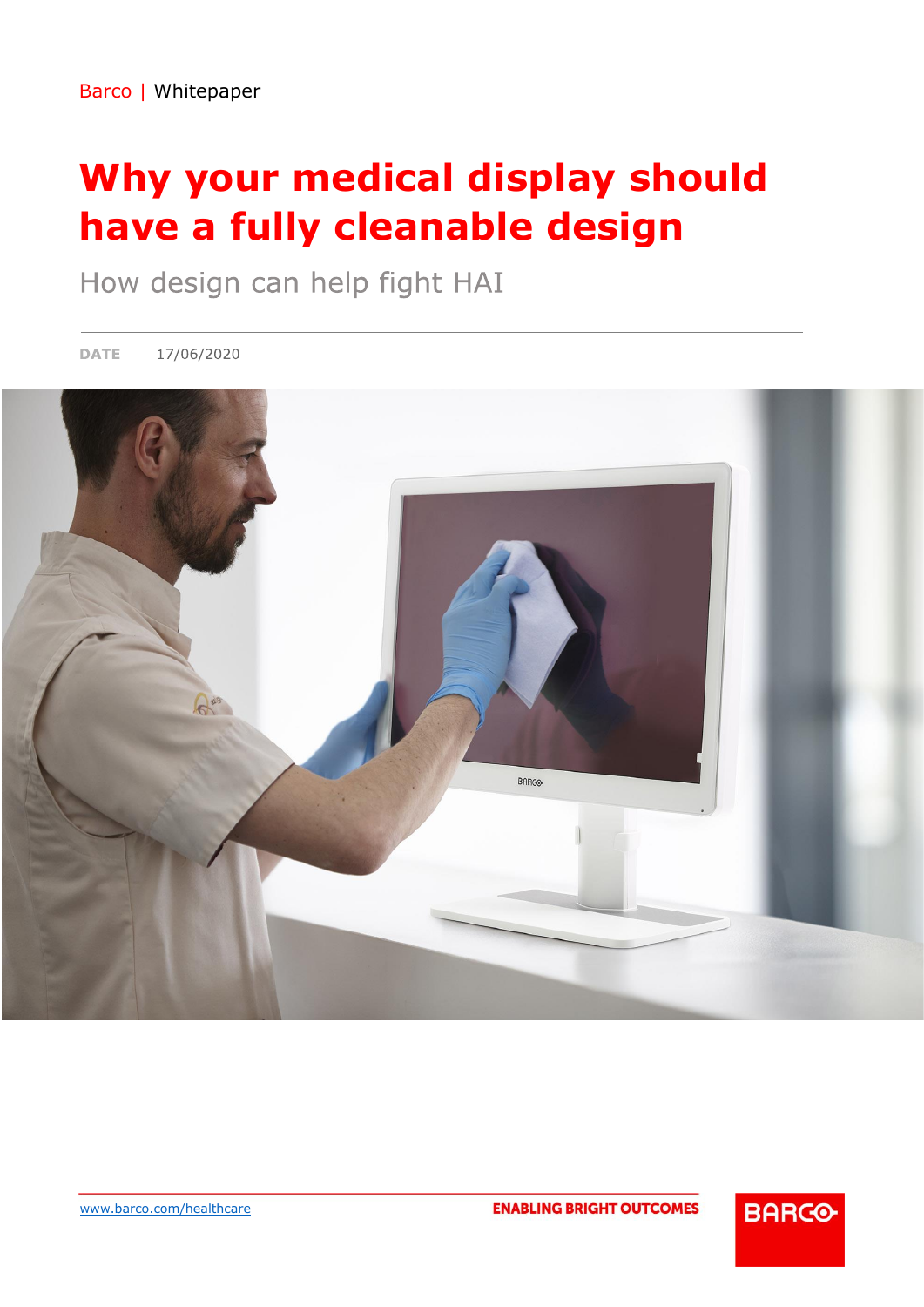# **Table of contents**

| <b>Introduction</b>                                                                             | 3  |
|-------------------------------------------------------------------------------------------------|----|
| Healthcare-Associated Infection (HAI) is a major, but often neglected, public health<br>problem | 3  |
| Every investment in fighting HAI is economically viable                                         | з. |
| Computer monitors tend to be underestimated as possible sources of HAI                          | 4  |
| Protection against exposure to chemicals and intensive usage                                    | 5. |
| <b>Conclusion</b>                                                                               | 7  |

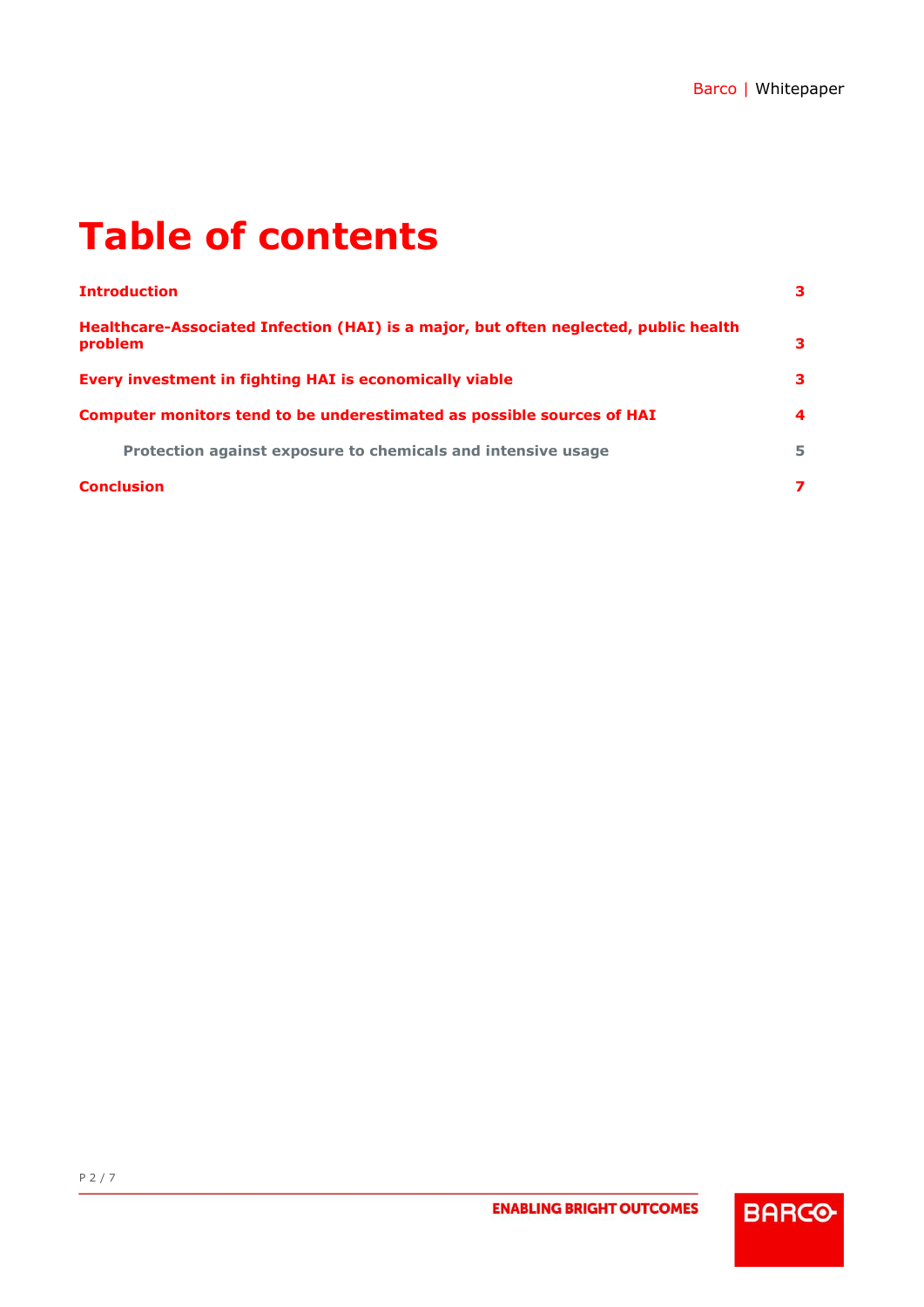#### <span id="page-2-0"></span>**Introduction**

When considering buying a new medical-grade monitor, the ability to thoroughly clean and disinfect the device is often overlooked. However, with the increased prevalence of (cross-)contamination and the importance of infection control, a cleanable design is becoming indispensable.

This white paper explains the issue and addresses key points to consider when choosing a monitor for use in a clinical environment.

### <span id="page-2-1"></span>**Healthcare-Associated Infection (HAI) is a major, but often neglected, public health problem**

Healthcare-Associated Infections (HAI) have developed into a well-documented challenge on a worldwide scale. The number of these infections is on the rise, and the pathogens – bacteria in most cases – show increasing resistance to antibiotics.

An estimated 1.7 million healthcare-associated infections occur each year, leading to about 100,000 deaths<sup>1</sup>. And because of their increasing resistance, treating such infections is becoming more and more difficult and cost-intensive.

### <span id="page-2-2"></span>**Every investment in fighting HAI is economically viable**

Each measure that leads to a reduction of HAI is a meaningful investment in the well-being of patients as well as the hospital. The burden of follow-up costs caused by these infections is enormous: it is projected that, for a typical 420-bed hospital, treatment costs for HAI are \$36 million annually<sup>2</sup>.

Therefore, strategies and devices that help prevent infections are becoming increasingly meaningful, especially in critical care locations such as the emergency room (ER), intensive care unit (ICU), oncology, surgical suites, clinics and patient wards.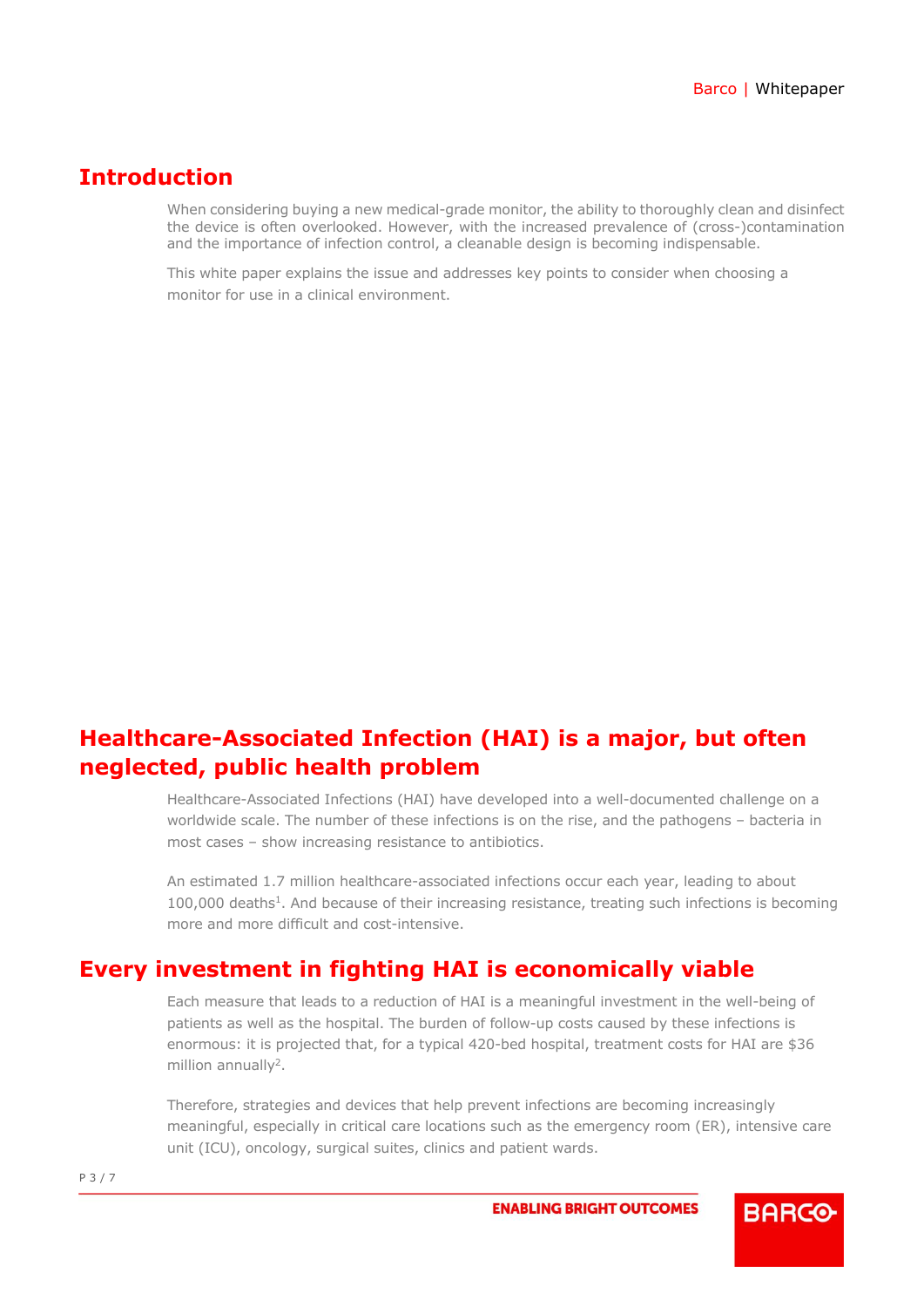## <span id="page-3-0"></span>**Computer monitors tend to be underestimated as possible sources of HAI**

Most attention to HAI prevention is given to high-risk invasive diagnostic and therapeutic tools, while the importance of less critical tools tends to be underestimated. Moreover, medical professionals routinely wash their hands with antibacterial agents, change gloves, and take many other measures to prevent transmission of infections. But after these precautions, other tasks may be performed that could transfer microbes, such as touching (or changing the angle of) a computer monitor. A single monitor is often also used by multiple health workers, such as monitors on carts that are used on patient floors and moved in and out of different hospital areas, which considerably increases the potential transfer and spread of microbes. Likewise, touch screen displays are used with both gloved and non-gloved hands, possibly making them more susceptible to contamination.





*Clinical review display on cart Clinical review display with touchscreen*

Also, when people cough or sneeze, germs fly everywhere. Once these germs hit a hard dry surface, they can survive for days or even months<sup>3</sup>. Dust-associated microbes, such as MRSA and Acinetobacter, settle on rarely cleaned or inaccessible surfaces, such as shelves, stored equipment, and computer keyboards and monitors.

According to the University of Arizona, a typical computer work- station can support up to 10 million bacteria (400 times more germs than are found on the average toilet seat!). Next to the keyboard, a major contributor to this figure is the monitor. But despite this reality, the vast majority of hospitals have no routine cleaning policy for monitors used in critical care.

This is because conventional computer monitors are difficult to clean & disinfect. Most of these monitors are not protected against:

- Exposure to chemicals and intensive usage
- Invasion of moisture and liquids
- <span id="page-3-1"></span>• The spread of micro-organisms that have accumulated in corners and edges of the device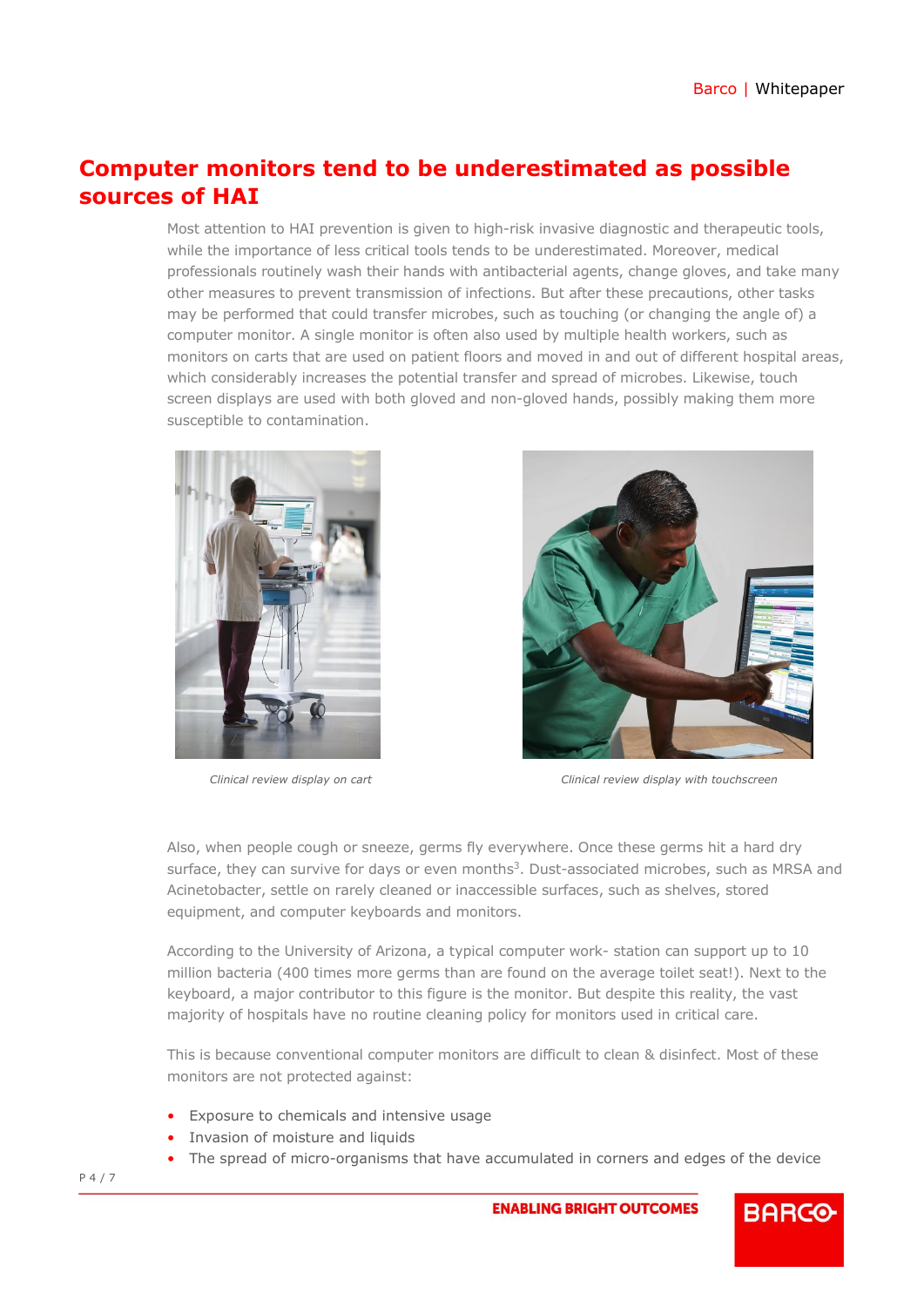#### **Protection against exposure to chemicals and intensive usage**

Liquids that are expected to come into contact with hospital equipment include disinfection and cleaning products that are alcohol-, alkali-, water- or chlorine-based. Common examples are:

- Isopropanol 100%
- Ethanol 70%
- 0.5% Chlorehexidine in 70%
- Ortho-Phthalaldehyde (OPA) 0.55%
- Haemo-sol, 1% in water
- 250 ppm Chlorine solution
- 1.0% lodine in 70% ethanol
- 1.6% aqueous ammonia
- "Green soap" (USP)
- 0.5% Chlorehexidine in 70% isopropyl alcohol
- Products similar to optical cleaning liquid
- Bacillol AF
- Flux
- Sodium hypochlorite 10%

These products can be used on cover, no cover and touch screen medical displays. In order to be effective, the liquid must remain on the display for a certain amount of time (ranging from 30 seconds to 2 minutes). Note that these liquids should never to be used on conventional computer monitors as these could stain the screen.

Besides the importance of using a cleaning agent, it is strongly advised to apply these types of liquids to a soft lint-free cloth, such as a microfiber or gauze, and never directly onto the display. It is also imperative to never use a paper-based product to clean with (i.e. paper towels, facial tissues, toilet paper) as these can scratch the screen. This applies to cover and no cover monitors, as well as touch screen displays. However, there is one fundamental difference in cleaning these medical-grade displays. The no cover version needs to be cleaned more thoroughly, it is therefore key to disinfect the corners and edges properly. As there is no cover to act as a protective barrier, extra care should be taken when using liquid cleaning agents, as these can more easily seep through the ridges of the monitor and damage vulnerable components (e.g. LCD panel, sensors, electronics). Additionally, no direct pressure should be applied on the monitor, as this could damage the LCD screen.

The displays with a protective cover have a smooth and more solid surface, making them easier to wipe down. Furthermore, this cover is made of toughened, scratch proof glass that is specially designed for intensive hospital usage and protects vulnerable components of the monitor (such as sensors) from damage (e.g. scratching, added pressure on display, humidity). Since medical monitors must comply with standards like IEC 60601-1, the toughness of this protective cover is guaranteed by a well-defined impact test<sup>4</sup>.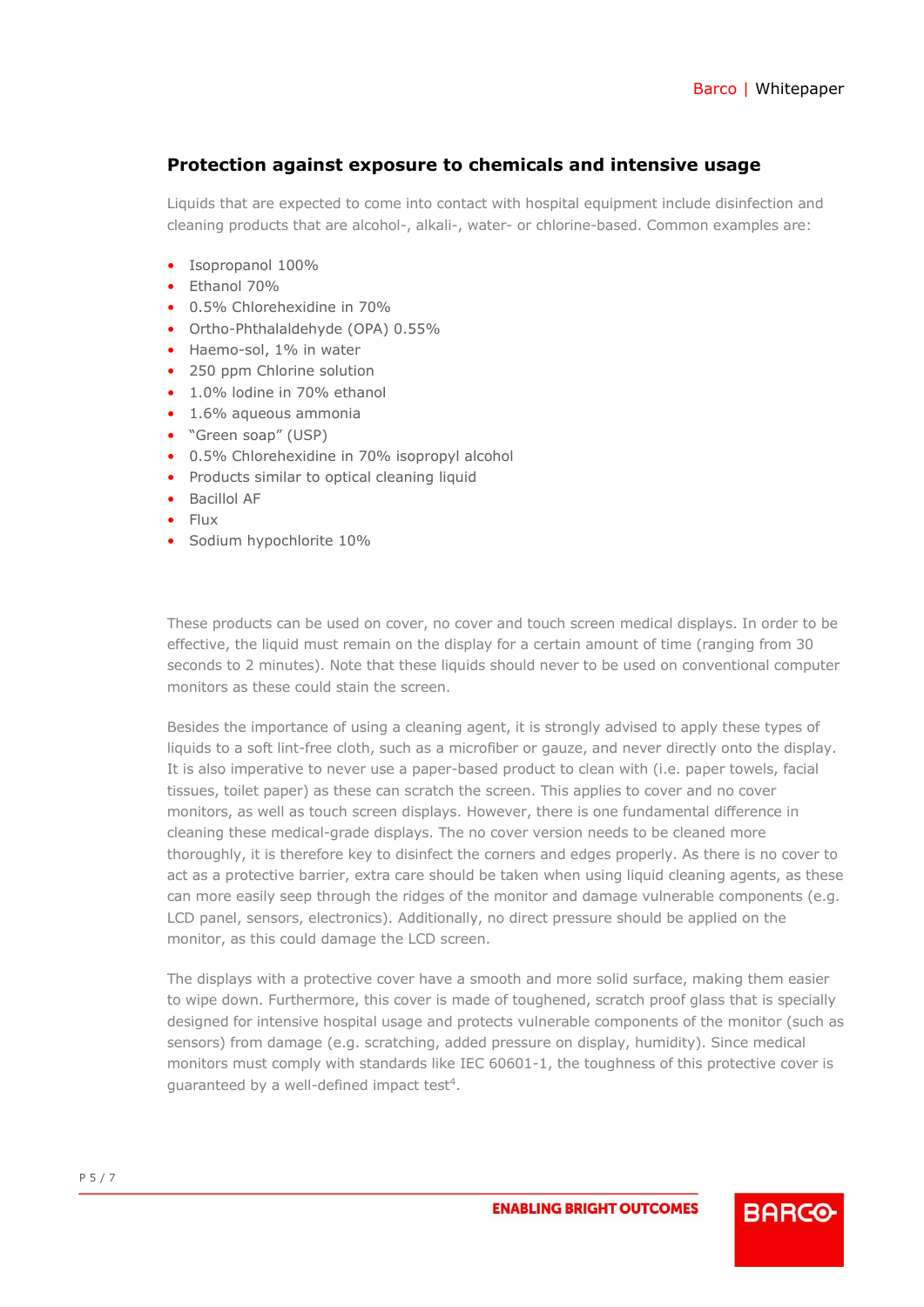#### Barco | Whitepaper

An alternative way of disinfecting medical displays is UVGI (ultraviolet germicidal irradiation). This method uses UVC (aka Ultraviolet C Band) LEDs which produce wavelengths with a peak between 260nm and 270nm. This germicidal wavelength is powerful enough to be used as disinfectant: the physical process disrupts the DNA of harmful microorganisms and stops their ability to reproduce. It should be noted that this method does not replace the traditional way of cleaning and disinfecting (i.e. wiping down the medical display). But it serves as an effective solution in diminishing the ability for a virus to reproduce itself, reducing the spread of contamination.<sup>5</sup>



<span id="page-5-0"></span>*Conventional Computer Monitor The result of cleaning products being sprayed directly onto the screen, combined with poking and rubbing the display.*



*Medical Display*

*A medical monitor must withstand the free fall of a solid steel sphere of 2 inches in diameter and weighing 1.18 lb from a height of 4.24 ft. A toughened protective cover with a flat surface will make the display more resilient and also allow easier cleaning.*